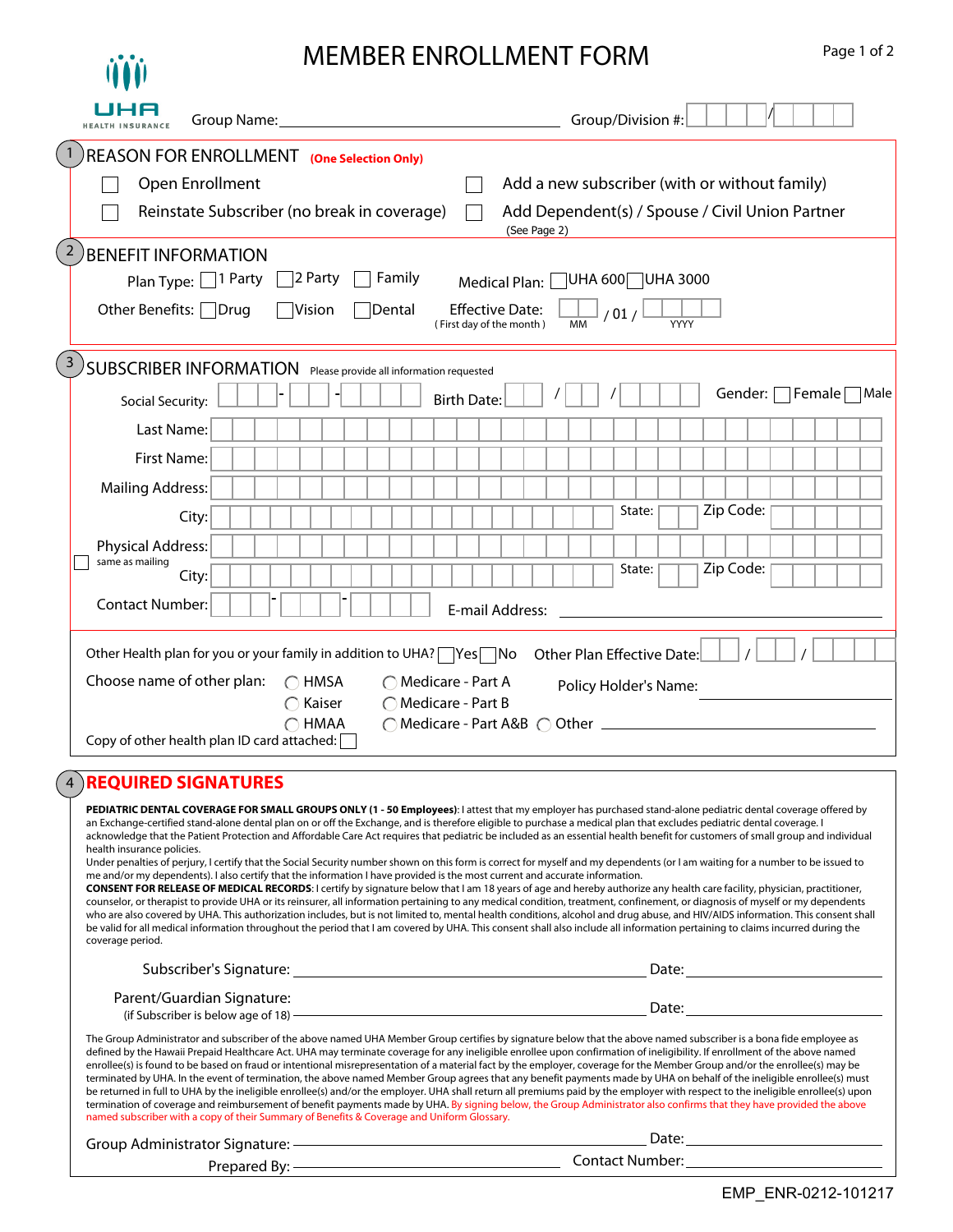

## MEMBER ENROLLMENT FORM

 $\overline{\phantom{0}}$ 

Page 2 of 2 **SUBSCRIBER NAME: \_\_\_\_\_\_\_\_\_\_\_\_\_\_\_\_\_\_\_\_\_\_\_\_\_\_\_\_\_\_\_\_\_\_\_\_\_\_\_\_\_\_\_\_\_\_\_\_\_\_\_\_\_**

| $5\phantom{.0}$                      | ADD SPOUSE OR CIVIL UNION PARTNER INFORMATION<br>Complete only if enrolling Spouse, Civil Union Partner and/or Dependent(s) |
|--------------------------------------|-----------------------------------------------------------------------------------------------------------------------------|
| Reason to Add:                       | Civil Union Partnership<br>Marriage                                                                                         |
| Social Security:                     | <b>Effective Date:</b>                                                                                                      |
| Last Name:                           |                                                                                                                             |
| First Name:                          |                                                                                                                             |
| <b>Birth Date:</b>                   | $\Box$ Female<br>Male<br>Gender:                                                                                            |
| Living outside of Hawaii? $\Box$ Yes | No<br>If Yes, Enter address:                                                                                                |
|                                      |                                                                                                                             |
| $6\overline{6}$                      | ADD DEPENDENT(S) INFORMATION                                                                                                |
| Reason to Add:                       | Disabled $\Box$ Loss of other medical coverage<br>Newborn<br>Adoption/Stepchild<br>Court Order                              |
| Social Security:                     | <b>Effective Date:</b>                                                                                                      |
| Last Name:                           |                                                                                                                             |
| First Name:                          |                                                                                                                             |
| <b>Birth Date:</b>                   | $\Box$ Female<br>Male<br>Gender:                                                                                            |
| Living outside of Hawaii? $\Box$ Yes | No<br>If Yes, Enter address:                                                                                                |
|                                      |                                                                                                                             |
| Reason to Add:                       | Loss of other medical coverage<br>Adoption/Stepchild<br>Court Order<br>Disable d<br>Newborn                                 |
| Social Security:                     | <b>Effective Date:</b>                                                                                                      |
| Last Name:                           |                                                                                                                             |
| First Name:                          |                                                                                                                             |
| <b>Birth Date:</b>                   | $\prime$<br>Gender: Female Male                                                                                             |
| Living outside of Hawaii? $\Box$ Yes | $\Box$ No If Yes, Enter address:                                                                                            |
|                                      |                                                                                                                             |
| Reason to Add:                       | Adoption/Stepchild<br>Court Order<br>Disabled $\Box$ Loss of other medical coverage<br>Newborn<br>$\mathcal{L}$<br>$\sim$   |
| Social Security:                     | <b>Effective Date:</b>                                                                                                      |
| Last Name:                           |                                                                                                                             |
| First Name:                          |                                                                                                                             |
| <b>Birth Date:</b>                   | $\Box$ Female<br>Male<br>Gender:                                                                                            |
|                                      | Living outside of Hawaii? $\Box$ Yes $\Box$ No<br>If Yes, Enter address:                                                    |
|                                      |                                                                                                                             |
|                                      | EMP_ENR-0212-101217                                                                                                         |